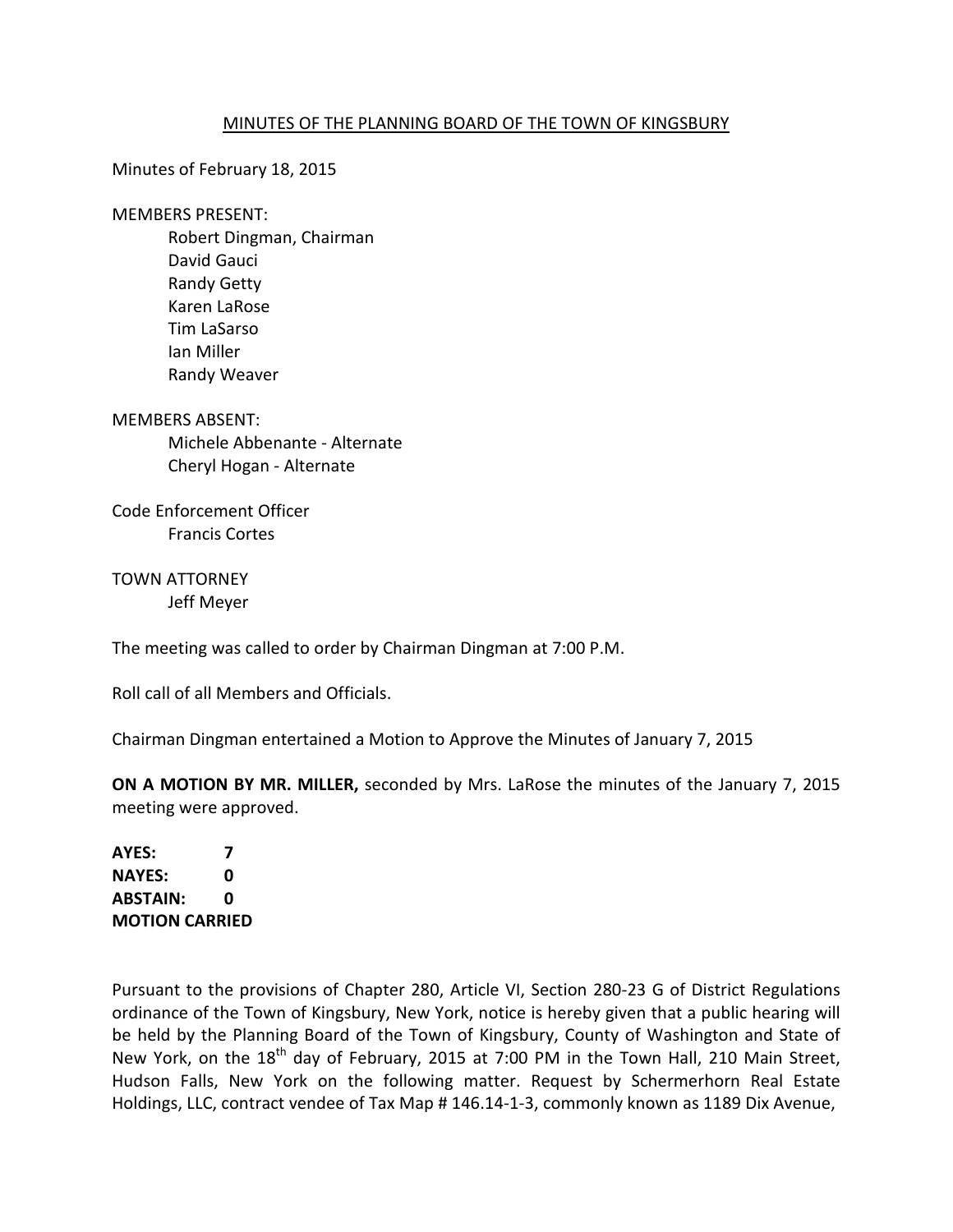Planning Board Meeting Page 2 February 18, 2015

Kingsbury, NY located in a Commercial Zoning District to construct One Three Story (100 units) Senior Housing Building. Plans for proposal are available at Kingsbury Town Hall, 210 Main Street, Hudson Falls, New York during regular business hours.

Attorney Meyer stated for the record this property is owned by the Town of Kingsbury and is under contract to be sold to Schermerhorn Real Estate Holdings, LLC.

Chairman Dingman introduced Joseph Dannible, R.L.A., Environmental Design Partnership, LLP who will be representing Rich Schermerhorn, Schermerhorn Real Estate Holdings, LLC to address the Board.

Mr. Dannible stated they are here tonight with an application for a 100 unit senior housing located on Dix Avenue, Kingsbury. The parcel acre is 15.67 acres and zone Commercial and LDR-25. Senior housing and multi-family dwelling are permitted in these zones. The gross square footage of the building is approximately 140,000 square feet. They are within the constraints of the municipal density. Schermerhon Real Estate Holdings, LLC is proposing site access to modify the existing curb cut on Dix Avenue; the curb cut will be proposed at a full access curb cut subject to NYS DOT review and permitting. A second curb cut located on Queens Drive will be connecting to the existing Town owned cul-de-sac in that location. Queens Drive is a Town Road.

T.R. Johnson Engineering, PLLC, did a traffic study at this location. This project is expected to generate a total of 20 trips during the AM peak hour and a total of 26 trips during the PM peak hour. The conclusion of that report is there is not any adverse impact with the traffic on Dix Avenue or the adjoining road network.

Mr. Dannible stated they are proposing One Hundred Seventy Two (172) parking spaces and have added some land banking parking spaces. There would be an additional Twenty Eight (28) parking spaces if needed. There are six (6) handicap spaces on the plan at this time and can be increase if they are needed.

There will concrete sidewalks around the entire to the building, and a side walk that will connect to the cross walk that accesses the side walk in Kingswood Village Apartments.

Mr. Dannible stated they are proposing a project identification sign to be located at the entrance off Dix Avenue. There will be trash enclosure with ease of access for the truck coming into the site. The site itself will have various utility lights that will be LED area lights around the building; parking spots closes to the building as well as the sidewalks.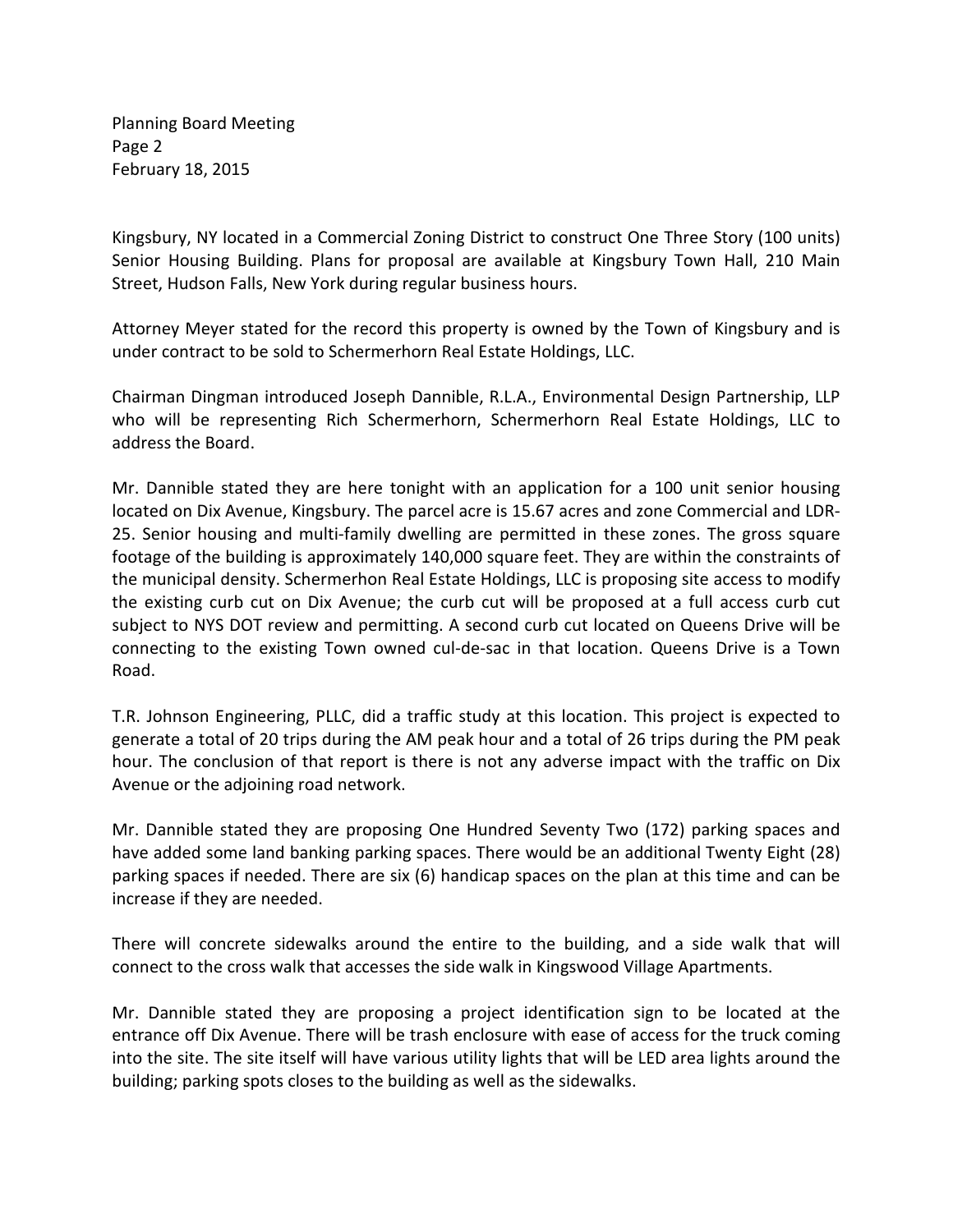Planning Board Meeting Page 3 February 18, 2015

There will be foundation plantings around the building with more plantings to accent the entrances.

Mr. Shcermerhorn is proposing an onsite absorption field. This will be reviewed by DEC. They have already started communications with DEC. As they progress with finalizing this plan and obtain approvals from the Town, they will be in contact with DEC. The perc testing have been done and found the soils to be very good. Mr. Dannible stated there is no reason to believe the infiltration will not work on this site.

Mr. Dannible reviewed the comments from Dan Bruno, Highland Engineering Services, PLLC regarding this project.

Mr. Weaver questioned the time of the year the test pits were done. Mr. Weaver stated in the spring time this area has a high water table.

Mr. Dannible stated the test pits were done on December 5, 2014. Any of test pits that were conducted were not in the wood area and had no sign of high water and excellent infiltration and perc rates. Mr. Dannible stated he does agree the further back you go on this site the worse the site becomes.

Mr. Miller had questions on the ground water allowance. Mr. Dannible addressed these concerns. Mr. Dannible stated DEC will be doing a very comprehensive review.

Mr. Schermerhorn stated he does agree with Mr. Weaver and Mr. Miller from past experience with the Kingswood Village Apartments project.

Mr. Dannible received a letter from Archeology Sensitivity stating there is no impact to culture resources on the site.

Mr. Dannible gave a description of how the building will look.

Mr. Dannible stated they are here for a conditional approval tonight so that they can move forward with some of the outside agencies.

Keith Elms, Trail Manager of Kingsbury Barnstromers Snowmobile Club, stated he was here to represent this club.

Chairman Dingman stated the Public Hearing has not been opened as of yet, but he will let Mr. Elms continue with his concerns.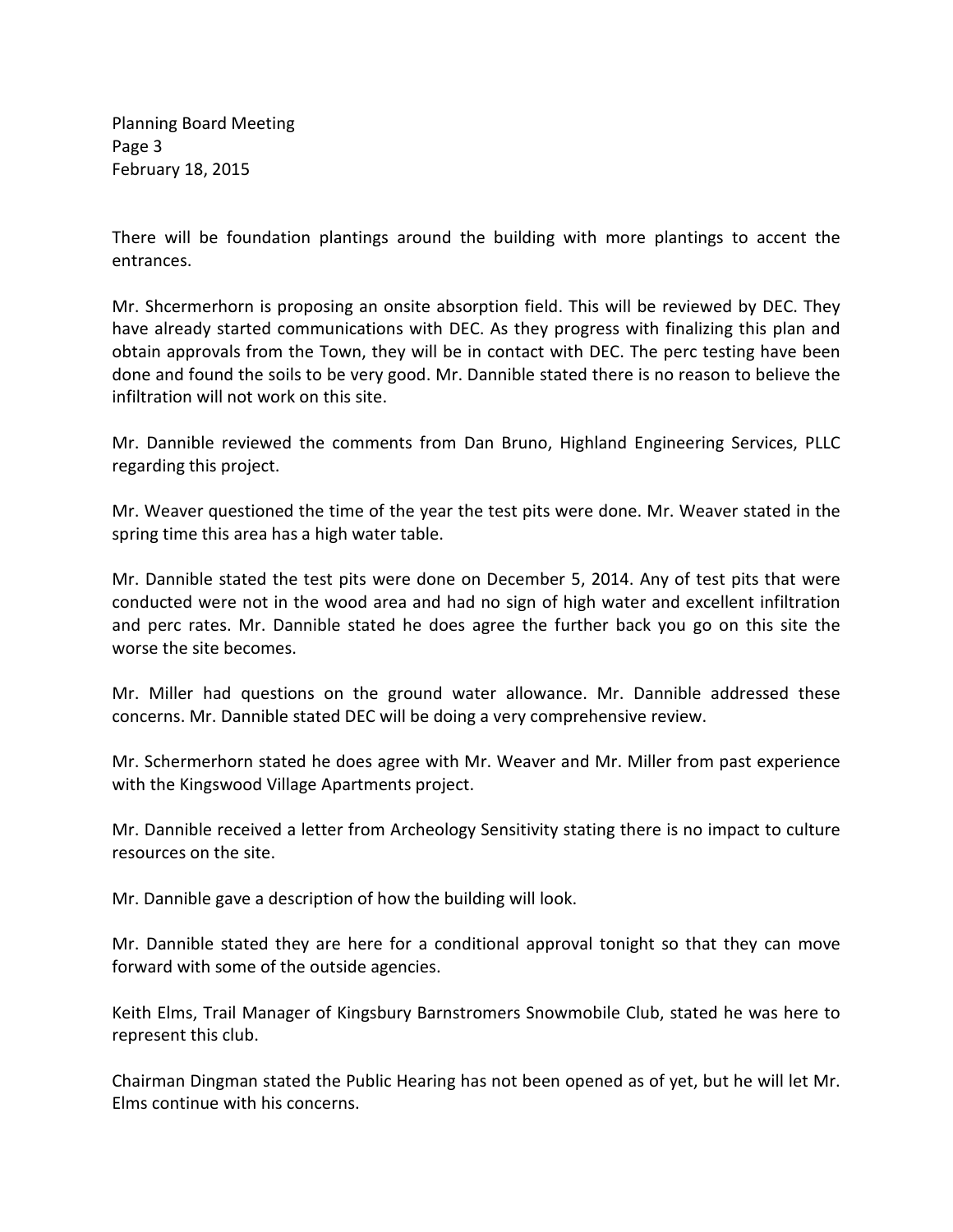Planning Board Meeting Page 4 February 18, 2015

Mr. Elms stated they have a trail that goes into Ginny Rae's Diner and would like the trail to remain opened even if it is short walk to the diner.

Mr. Schermerhorn responded it is certainly something he will look into. He was contacted when he did the Kingswood Village Apartment project. The challenge that he has today is the liability. When borrowing money from his commercial lenders, he would have to grant easement or grant permission and sometimes it raises the challenge of the liability for his insurance companies.

Mr. Elms stated the snowmobiles clubs of New York State do carry a Two Million Dollar (\$2,000,000) Liability.

Mr. Schermerhorn stated he is not saying no to this but he does have to look more into this. He can't make any promises. He will talk to his lawyer, insurance company and mortgagee bank lender. Unfortunately in today's day everything is about liability.

Mr. Elms thanked Mr. Schermerhorn and the Board for listening to his concerns.

Chairman Dingman asked Jim Chase, Water Superintendent, if he had any concerns with the water.

Mr. Jim Chase stated he has been in contact with Mr. Dannible. Mr. Jim Chase has concerns with the building being three (3) stories and has offered the Towns hydraulic engineer, Mr. Tim Burley PE, C2AE. Mr. Jim Chase stated he would like for Mr. Schermerhorn and or his engineer to be responsible if the building needs a boost of pressure, blue pump or reserve tank. At this time Mr. Jim Chases feels there is adequate water for this project.

Mr. Jim Chase stated at this time he is asking if the Town could get an easement to the back of Mr. Schermerhorn's property to put a water line to Blenor Avenue. The residents in this area have high water table, shallow wells and high septic's. The easement would be a benefit to the residents if they were able to have the water line.

Mr. Dannible stated he has been in talks with Mr. Jim Chase regarding the specifications, piping that would be required, as well as the appropriate meter that would be needed.

Chairman Dingman had questions on the water pressure and how this would affect his project.

Mr. Schermerhorn stated he has not had a problem with pressure in his Kingswood Village Apartments project.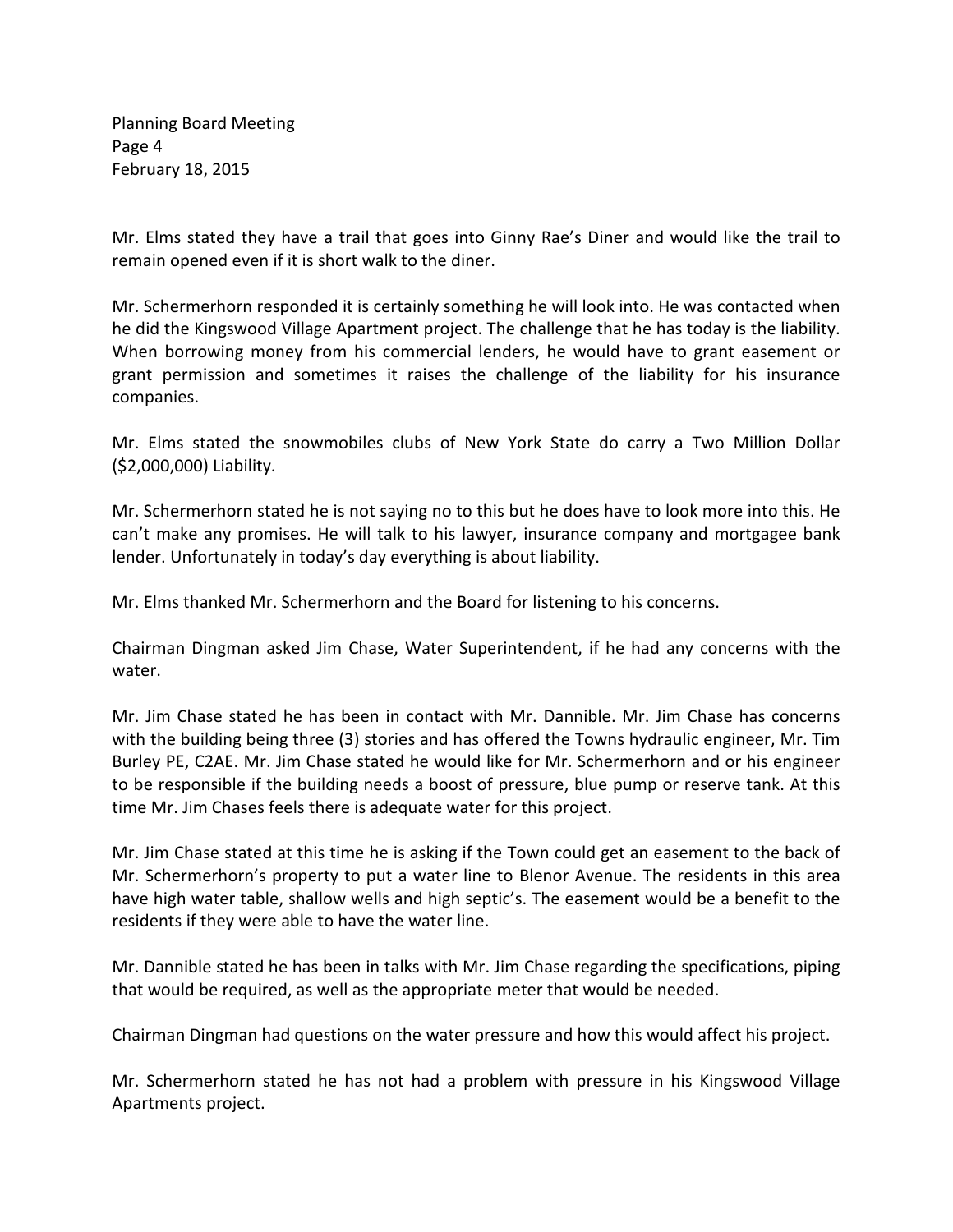Planning Board Meeting Page 5 February 18, 2015

Chairman Dingman questioned Mr. Jim Chase if there were going to be numbers and data on the water pressure.

Mr. Jim Chase stated the information is available from Mr. Burley. Mr. Schermerhorn or Mr. Dannible can contact Mr. Burley.

Chairman Ding stated that is something the Board will require.

Mr. Jim Chase stated he would like to work together with the Town and Mr. Schermerhorn on the easement. At this point Mr. Schermerhorn would not be involved. Mr. Jim Chase stated the Town would do all of the work with NYS Health Department.

Mr. Schermerhorn agreed to an easement for the Town so they could put the water in.

Chairman Dingman introduced Nelson Chase, Fire Chief for the Kingsbury Fire Company.

Mr. Nelson Chase stated he is here tonight to represent the Kingsbury Fire Company. After looking at the plans with some of the Officers they have a few concerns. One concern is total height being a three (3) story building. The fire company does have an Eighty Five Foot (85 ft.) tower. Their biggest concern is being able to help some out on the third floor.

Mr. Dannible stated the total height to the peak is 43  $\frac{1}{2}$  feet. The height to the third story windows is 30 feet+/-.

Mr. Schermerhorn stated it is basically the same height as Water's Edge, located on Boulevard, Hudson Falls, NY. Mr. Schermerhorn stated he has done quite a few of these in Queensbury and has talked with the fire companies with their recommendations. Mr. Schermerhorn stated he has it set up with parking close to the building because that is what the seniors like and also you can get close enough with emergency vehicle if need be to get someone out of the third story, if that was the case.

Mr. Nelson had questions on the fire hydrants that are shown on the plans.

Mr. Dannible stated however the fire company wants the fire hydrants shown on the plans they will do this. He requested the Fire Company put their request in writing.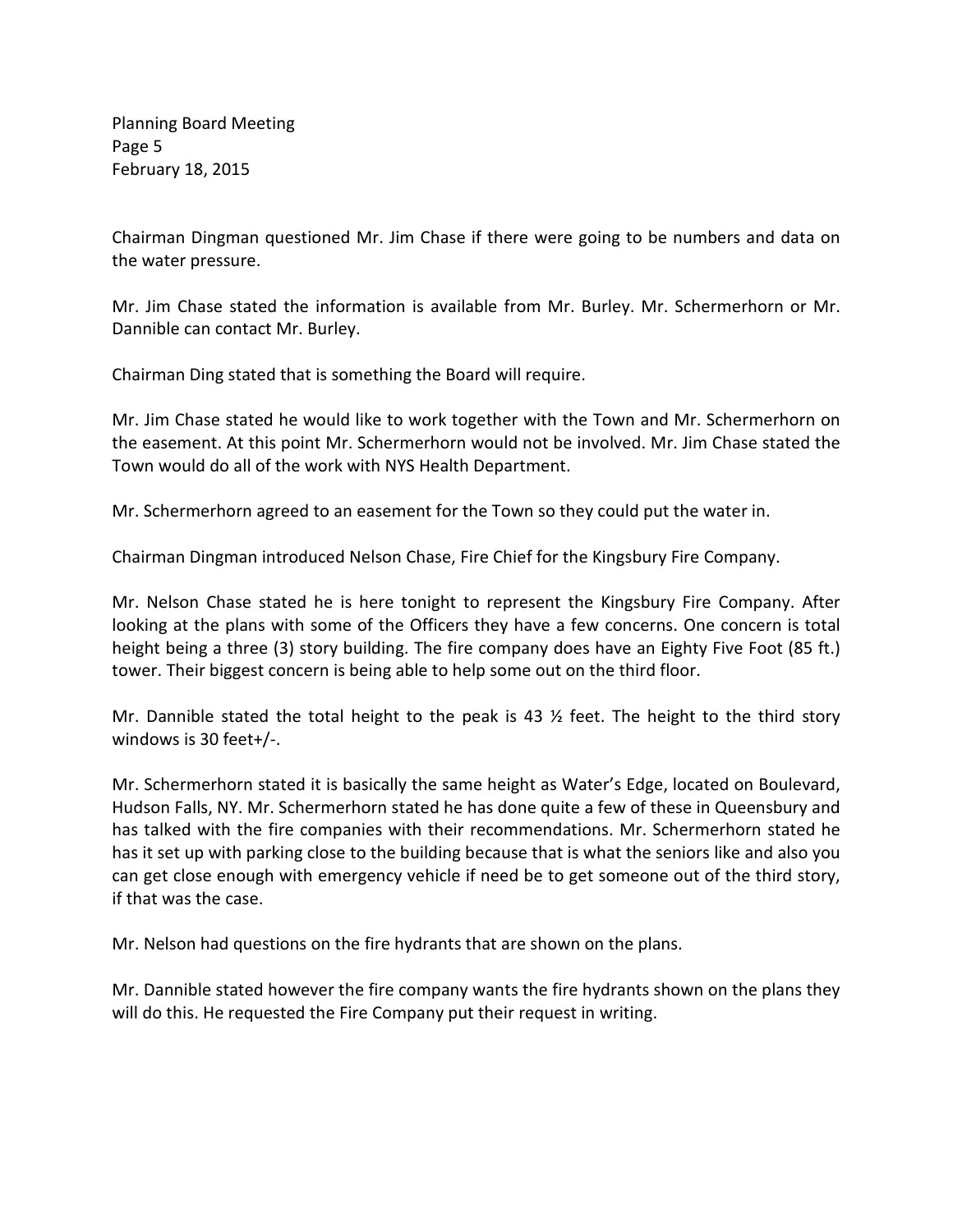Planning Board Meeting Page 6 February 18, 2015

Mr. Dannible stated with building height and the Fire Company's approval it is his understanding the Board requirement is the height be no higher than thirty five feet (35') for residential buildings. The Board has the ability to waive the height requirement with a letter from the fire company.

Chairman Dingman requested a letter from the Fire Company to the Board for a waiver from this project.

Mr. Weaver had concerns with a total of six (6) handicap parking spaces for a project this size.

Mr. Dannible stated this is the minimum requirement for 200 units or less for this project. They can easily double them to twelve (12) spaces if needed.

Mr. Schermerhorn stated they do buy additional handicap signs. The residents always want to be closer to the doors so he is constantly adding handicap signs to different locations.

Mrs. LaRose questioned the amount of the units as compared to other units Mr. Schermerhorn has built.

Mr. Schermerhorn stated this project is comparable to his project in South Glens Falls behind the middle school. This project he is proposing has a mix of 25% one bedrooms and 75% two bedrooms. This project is larger than his largest one in Queensbury. The reason for this is there is a large demand senior living. As soon as one apartment becomes available he has someone waiting for it.

The apartments are totally independent. The reason most people move out is they need assistance with everyday living or they have gotten sick and passed away. Mr. Scheremerhorn stated he keeps them reasonably priced because most of the seniors are living on a fixed income.

Mr. Schermerhorn stated he is more than likely to put a pool in like he did at Water's Edge. He stated the Water's Edge pool was a big hit with the residents. There would a paved walking trail, enclosed dog park and a walking trail so that the residents can get to Ginny Rae's Diner.

Mr. Schermerhorn described how the apartments are set up. He stated he takes care of all garbage removal. There will be a centralized room in the middle of the building for the Post Master to deliver the mail.